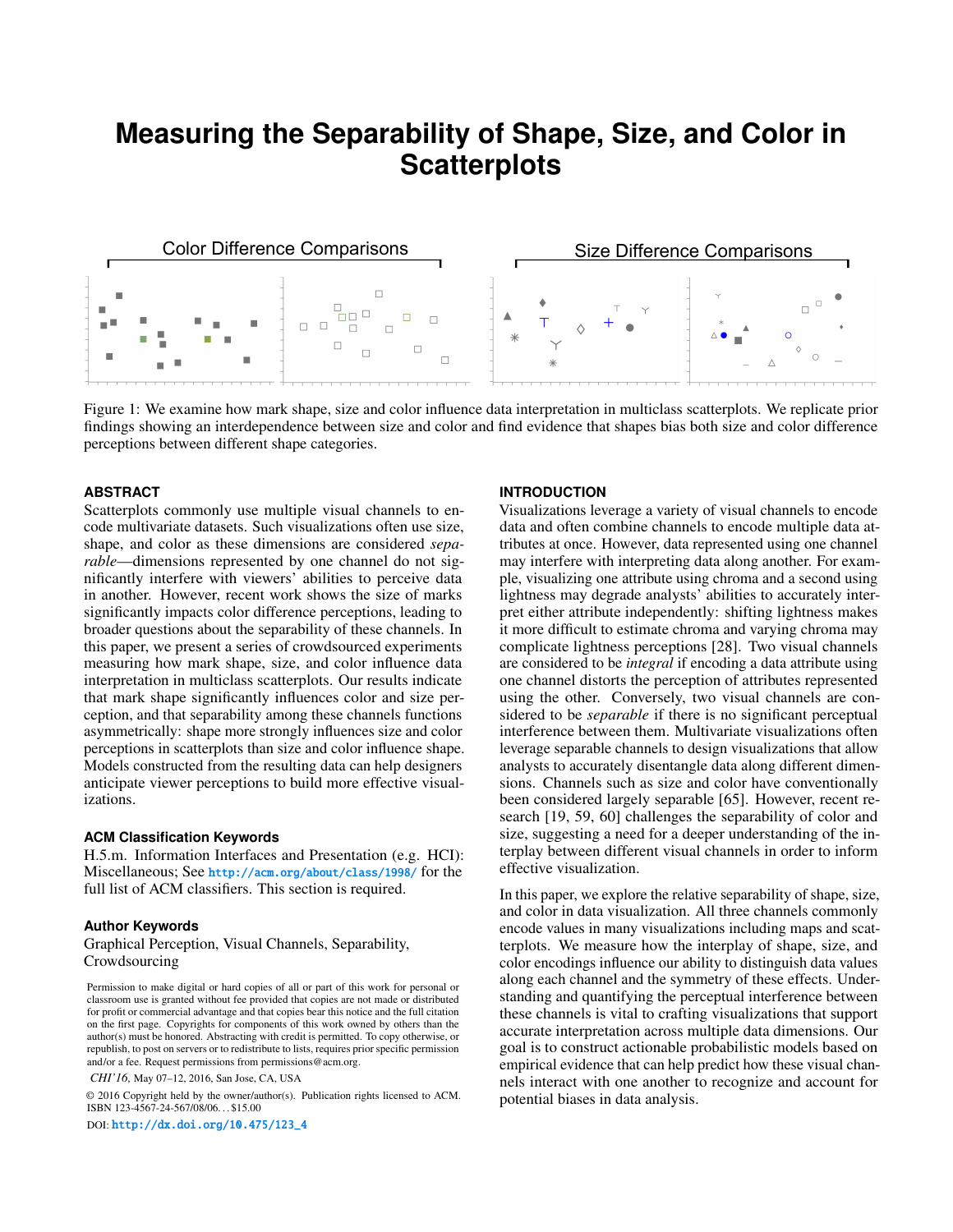Our experiments look at three major categories of shapes used in existing commercial tools: filled geometries, unfilled geometries, and open shapes inspired by quantitative texton sequences (QTonS) [\[66\]](#page-12-3) modified based on designs employed in existing tools. Our experiments leverage empirically-validated methods to construct actionable probabilistic models of value difference perceptions [\[59,](#page-12-1) [61\]](#page-12-4). We apply these methods to model both color and size differences as a function of mark shape.

Our findings suggest that mark shape significantly affects perceptions of both mark size and color. For example, people more readily discriminate colors mapped to filled shapes compared to unfilled shapes, and shapes such as  $\top$ ,  $\blacktriangle$ , and  $\blacksquare$  appear larger than equally sized  $+$ ,  $\triangle$ , and  $\angle$  shapes. Our results also indicate that these relationships are asymmetric: shape has a pronounced impact on size and color perception, while size and color have a smaller impact on shape perception for our tested ranges. We implemented the models constructed from our results as a D3 [\[6\]](#page-10-2) extension that scales these channels based on known parameters of the visualization design.

Contributions: The primary contributions of this work are empirical measures and models that predict how perceived differences in color and size vary depending on mark shape. Our models replicate prior work showing the interdependence of size and color [\[60\]](#page-12-2) and provide an in-depth quantitative analysis of the interplay between shape, size, and color in multivariate scatterplots. Our results allow for a more principled understanding of the separability of size, shape, and color for visualization design, providing empirically-grounded metrics for selecting between different encodings. These findings challenge current guidelines on separable and integral dimensions which we hope will spark future research around these principles rooted in empirical evidence from visualizations.

# **BACKGROUND**

Shapes frequently encode categorical data in scatterplots. However, little empirical understanding exists to inform visualization designers about the effects of shape on interpreting data encoded using additional channels, such as color and size. We survey current empirical understanding of separability from visualization and vision science to inform our work.

# **Graphical Perception**

Graphical perception measures the effectiveness of different visual channels for encoding data. These studies have explored how different visual channels might support a broad variety of tasks [\[52\]](#page-11-0). For example, they rank how well various channels support value comparison [\[18,](#page-10-3) [26,](#page-10-4) [2,](#page-9-0) [21\]](#page-10-5), estimating quantities from specific visualization types [\[57,](#page-12-5) [31\]](#page-11-1), investigating biases in particular channels [\[22,](#page-10-6) [7\]](#page-10-7), and exploring certain statistical quantities like correlation [\[29,](#page-10-8) [50\]](#page-11-2).

This work focuses on three visual channels—shape, color, and size—that prior studies have explored in isolation. For example, Skau & Kosara [\[57\]](#page-12-5) measured how shapes factors in pie and donut charts affect interpretation accuracy. Ware [\[66\]](#page-12-3) demonstrated how shape could encode ordinal data through Quantitative Texton Sequences (QTonS). We focus on shape encodings in scatterplots, where prior studies have evaluated

shape encodings for category discrimination tasks [\[63,](#page-12-6) [37,](#page-11-3) [38\]](#page-11-4). For example, Burlinson et al. [\[12\]](#page-10-9) found that closed shapes support faster comparison than open shapes and that combining open and closed shapes may introduce perceptual interference in selection tasks. These studies provide preliminary insight into how the visual system processes shape information in visualizations in order to effectively leverage shape to support multiple analysis tasks.

Like shape, color is commonly used in a wide variety of visualizations. However, color perception is sensitive to viewing conditions [\[8,](#page-10-10) [34,](#page-11-5) [42,](#page-11-6) [44,](#page-11-7) [51,](#page-11-8) [53,](#page-11-9) [58\]](#page-12-7) and visualization context [\[14,](#page-10-11) [48,](#page-11-10) [59,](#page-12-1) [60\]](#page-12-2). In visualizations, color can encode both qualitative and quantitative patterns. Quantitative color encodings rely on mapping data differences to sufficiently visible perceptual differences. As a result, developers often use either designer-crafted tools such as ColorBrewer [\[9\]](#page-10-12) to select robust encodings or interpolate between differences using color spaces like CIELAB [\[23\]](#page-10-13). Additional features of a color encoding affect interpretation accuracy, such as semantic alignment with the data [\[39,](#page-11-11) [55\]](#page-11-12) and colormap design [\[4,](#page-9-1) [5,](#page-9-2) [40\]](#page-11-13) (see Zhou & Hansen [\[67\]](#page-12-8) and Bujack et. al. [\[11\]](#page-10-14) for surveys). However, most studies of color encodings focus on color as an isolated cue. Color's sensitivity to mark geometries suggest that such an isolation assumption may provide only limited insight into how to effectively leverage color in visualizations.

Size is conventionally considered a more robust channel for encoding data values. For example, Cleveland & McGill [\[20\]](#page-10-15) demonstrated that size is more accurate than color for value comparison tasks. Heer et al. [\[31\]](#page-11-1) studied the effect of chart size on comparing values in time series visualizations. In text visualizations, size may also introduce biases due to the mark shapes created by word structures [\[3,](#page-9-3) [22\]](#page-10-6). We further explore how size-induced biases might influence separability in scatterplots.

Many graphical perception studies have explicitly explored graphical perception in scatterplots. For example, several studies measured people's abilities to estimate correlation [\[29,](#page-10-8) [49,](#page-11-14) [56\]](#page-11-15) and to detect (and even be primed to) value clusters [\[25,](#page-10-16) [54,](#page-11-16) [64\]](#page-12-9). Several recent techniques leverage findings from graphical perception studies of scatterplots to automate scatterplot design for legibility [\[15,](#page-10-17) [41\]](#page-11-17) and to predict perceptual attributes associated with scatterplot analysis such as similarity [\[45\]](#page-11-18) or class separability [\[54\]](#page-11-16). However, these investigations focus on analyses over either an entire design or a single channel. Multiclass scatterplots require designers to understand how different channels might interfere with data analysis across different subsets of dimensions. For example, mean position estimation is robust to multiple channels, but task performance varies with the salience of the channel employed [\[27\]](#page-10-18). In this work, we extend recent efforts in graphical perception for scatterplots to explore perceptual interactions between task-relevant and task-irrelevant channels to quantify potential biases in multivariate scatterplots.

# **Separability and Conjunctive Search**

Research in psychology has shown an interdependence between different visual channels such as hue and brightness [\[28,](#page-10-0) [13,](#page-10-19) [8\]](#page-10-10). Pomerantz & Sager [\[47\]](#page-11-19) found an interdependence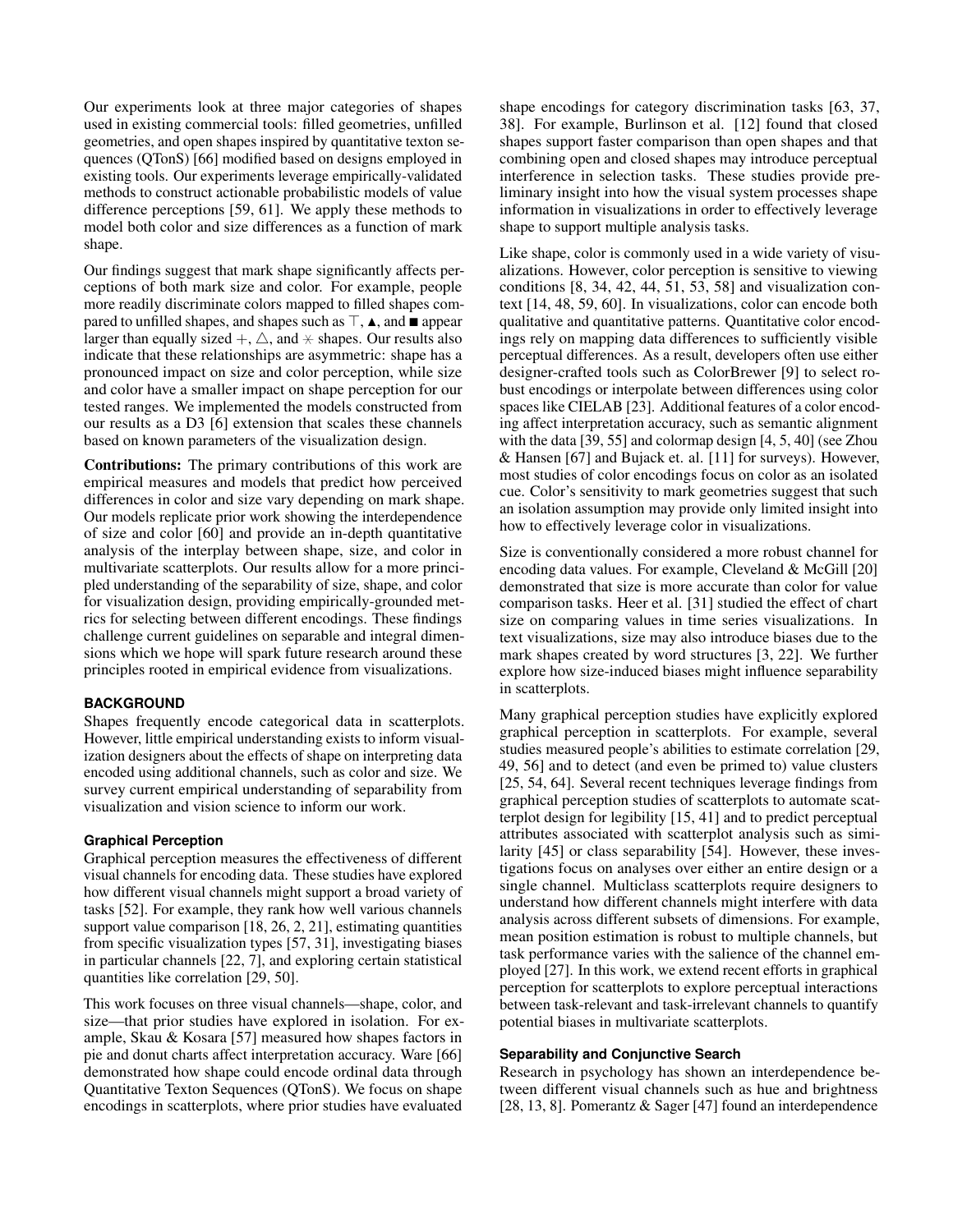between spatial configurations and symbol identification; however, the effect was asymmetric—symbol shape affected perceptions of spatial arrangements significantly more than arrangement affected symbol recognition. Cheng & Pachella [\[17\]](#page-10-20) challenged the definitions of integral and separable dimensions and instead argued that channels corresponding to psychological attributes (i.e., an attribute that can be selectively attended to) are separable and channels that do not are integral.

Vision science studies related to integral and separable channels generally center on conjunctive search [\[62\]](#page-12-10)—the process of identifying an object defined by multiple features, such as searching for a red X among a collection of blue X's and red O's. These studies aim to understand how the visual system processes an object's feature information. For example, Jenkins et al. [\[32\]](#page-11-20) found that attentional selection in searching for targets of a specified shape and size operates in parallel, allowing people to search for shape and size simultaneously. Alternatively, color tends to attract attention more strongly than shape when searching for color-shape conjunctions [\[35\]](#page-11-21).

Understanding of integral and separable channels in visualization has largely centered around expert heuristics [\[43,](#page-11-22) [65\]](#page-12-0), with channels defined using terms like "fully separable" and "no significant interference." Few studies have empirically explored interactions between separable channels in data vi-sualizations. Acevedo & Laidlaw [\[1\]](#page-9-4) found that people more precisely detect brightness differences than differences in other visual elements such as size or spacing in multivariate iconbased visualizations. Other studies have shown that quantity estimation is affected by both size and color [\[19,](#page-10-1) [22\]](#page-10-6) with size perceptions being biased by specific hues. Spatial frequency and other factors of data complexity may influence the effectiveness of different color schemes depending on the target analysis task [\[48\]](#page-11-10). Kim & Heer found that size may interfere with positional data encodings [\[33\]](#page-11-23).

More recent work has attempted to quantify such interactions between channels. For example, Stone et al. [\[59\]](#page-12-1) and Szafir [\[60\]](#page-12-2) modeled how mark size influences color perception, finding that larger and elongated marks increase our abilities to discriminate encoding colors. Demiralp et al. [\[24\]](#page-10-21) studied the perceptual interactions between shape, size, and color similar to our study. They developed distance matrices based on Likert ratings, triplet comparison, and spatial arrangement tasks to help optimize visual encodings of color, shape, and size for discriminibility, quantifying categorical and ordinal differences along these channels. We instead leverage psychophysical methods to capture smaller shifts in numeric perception at the scale of just noticeable differences and also evaluate how specific facets of a mark's shape may systematically influence separability.

# **CONDITIONS AND HYPOTHESES**

Our understanding of the separability of color, shape, and size encodings stems primarily from ordering tasks where participants compare large differences along each dimension [\[65,](#page-12-0) [24\]](#page-10-21). However, many visualization tasks require analysts to analyze small variations, such as value differences in continuous data. Prior work [\[59,](#page-12-1) [60\]](#page-12-2) quantified interactions between

<span id="page-2-0"></span>

Figure 2: We generated 16 candidate shapes drawing on encodings from popular commercial tools. Our shapes fall into three categories: filled shapes, unfilled shapes, and open shapes modified from QTons [\[66\]](#page-12-3).

size and color using probabilistic models that predict viewer perception based on visualization parameters. In this work, we construct similar models quantifying interactions between size, shape, and color through four crowdsourced experiments: two primary experiments to study the effect of mark shape on color and size perception and two measuring the symmetry of these effects.

We contextualize our investigation using scatterplots, which often use shape to distinguish categories of data points and color and size to encode continuous attributes. We tailor our experimental designs to reflect this scenario using the methodology established in Szafir [\[60\]](#page-12-2)—a binary forced-choice comparison of two target marks analogous to comparing two data points in a visualization. We constructed a candidate set of 16 mark shapes sampled from common visualization tools, including D3, Tableau, Excel, and Matlab (Figure [2\)](#page-2-0). These shapes form three categories: filled shapes, unfilled shapes, and open shapes inspired by quantitative texton sequences (QTonS) [\[66\]](#page-12-3) modified based on designs used in existing commercial tools. For simplicity, we refer to these open shapes as modified QTons or *mQTons*. Our experiments tested shape, size, and color difference perceptions over six different mark sizes (6, 12, 18, 25, 37, and 50 pixels).

We used these conditions to evaluate three hypotheses related to the separability of mark shape, size, and color:

# H1—*Colors will be more discriminable on denser shapes.*

We anticipate that colors will be more discriminable on filled shapes than equivalent unfilled shapes (e.g.,  $\blacksquare$  vs.  $\square$ ) and that mQTons consisting of angles less than 90 $^{\circ}$  (e.g.,  $*$  and  $*$ ) will perform comparable to filled shapes, while other mQTons will perform comparable to unfilled shapes. This hypothesis stems from prior work that shows colors become more discriminable as mark size increases. Filled shapes and mQTons such as  $*$ and  $*$  generally use a larger number of pixels compared to unfilled shapes and the other mQTons due to their density. We anticipate that density will exhibit similar gains.

# H2—*Denser shapes will appear larger.*

When two shapes are close in diameter, the viewer might integrate to other attributes such as area or visual density, privileging filled shapes and dense QTons. Additionally, unfilled shapes indirectly produce a slightly smaller negative shape by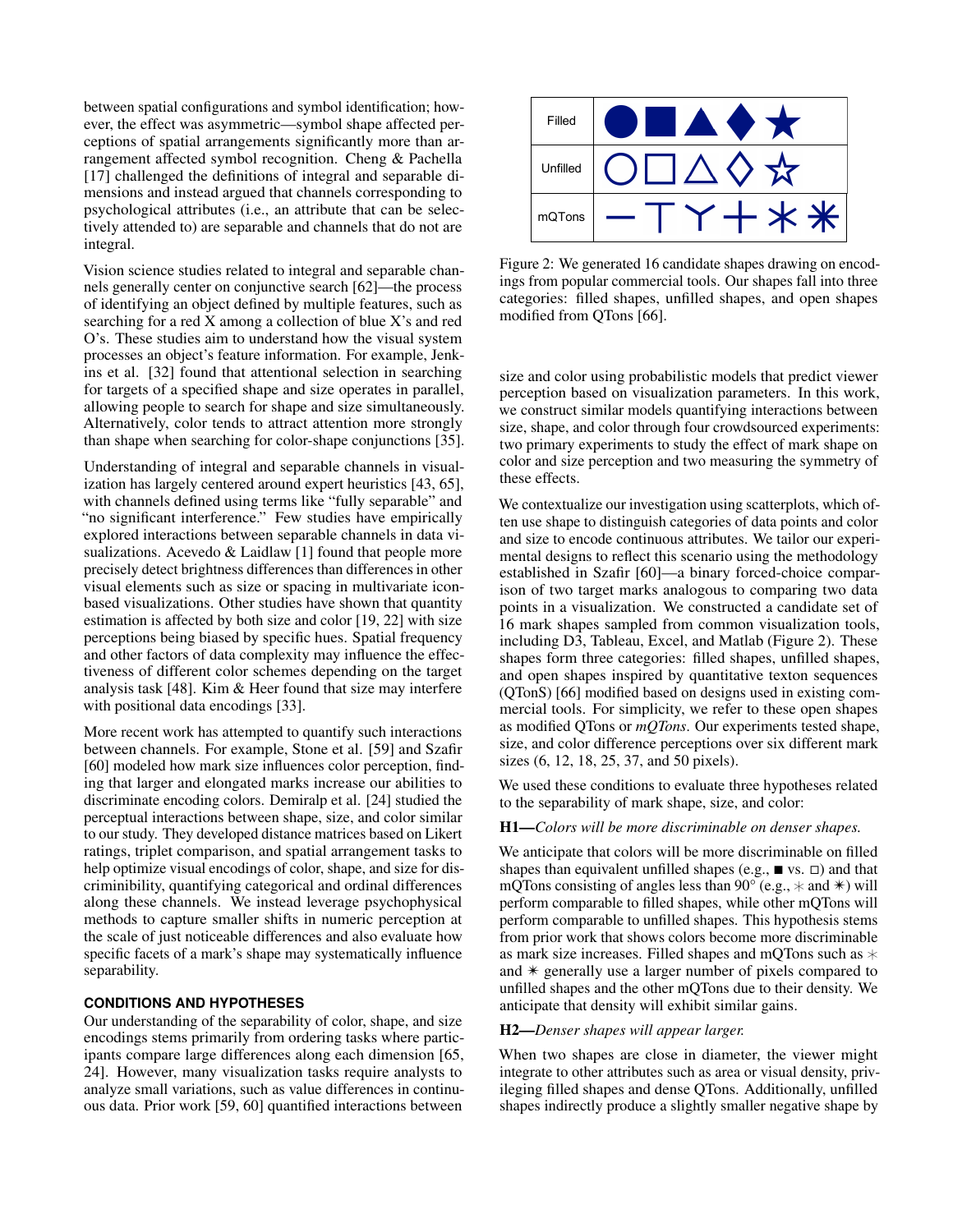enclosing an area within its border [\[16\]](#page-10-22). This negative shape could interfere with size comparisons by directing viewer focus to the enclosed area.

H3—*Interference between channels will be asymmetric: shape will more significantly affect color and size than either will affect shape.*

Based on our own observations and results from prior studies [\[24\]](#page-10-21), unless the shapes are too small or too close to the background color to be readily identified, we anticipate that people will reliably compare shapes regardless of color or size.

# **GENERAL METHODS**

We quantified separability between mark shape, color, and size using four mixed-factor experiments on Amazon Mechanical Turk. All our experiments follow a similar general procedure, and variations between experiments are discussed in detail in subsequent sections. In all our experiments, the main dependent variable measures the *discriminability rate*—the rate at which participants can accurately discern encoding differences.

# **Stimuli**

Our experiments use a binary forced-choice design, asking participants to compare either the color, size, or shape of the two target marks. Participants saw a series of scatterplots rendered using D3 on a 375 x 250 pixel white background with 1 pixel gray axes without labels or numbers. Each scatterplot contained two vertically aligned colored shapes embedded in a set of randomly selected gray distractor shapes. As the distance between marks can affect color perception [\[10\]](#page-10-23), the two colored shapes were always rendered 125 pixels apart, approximating the width of foveal vision at arm's length. Marks in visualizations are not always evenly spaced, but fixing the distance between the compared shapes allows us to control for potential confounding effects. Marks differed on one tested dimension (shape, size, or color) by a fixed amount.

We selected a set of six fixed sizes  $(6, 12, 18, 25, 37,$  and  $50$ pixels) based on those used in prior experiments [\[59,](#page-12-1) [60\]](#page-12-2). As designers have no methods to estimate aspects of display resolution or viewing distance necessary for precise psychophysical calculations of visual angle, we present our results in terms of pixel sizes. We convert to visual angle for modeling, assuming a default pixel resolution of 96dpi and a D65 whitepoint.

We inserted  $\sqrt{\frac{visualization \ area}{mark diameter^2}}$  distractor marks positioned according to a random sampling of a normal distribution ( $\mu$  = 0.5,  $\sigma$  = 1.0). Distractor shapes intersecting any other shape in the scatterplot were removed. We adjusted each distractor's size by a random value between  $[-20\%, 20\%]$  of the tested shape size to prevent distractor shapes from providing an anchoring size that might inadvertently support size comparisons. Distractor shapes add visual complexity to the scatterplots being rendered which helps us address the Isolation Assumption made in prior studies [\[60\]](#page-12-2), increasing the ecological validity of our results.

# **Procedure**

Each experiment consisted of four phases (1) informed consent and screening, (2) tutorial, (3) formal study, and (4) demographics questionnaire. The specific question phrasings will be given in each experiment's relevant sections. Participants first provided informed consent for their participation and, for studies involving color perception, they completed an Ishihara plates test to help screen for color vision deficiencies [\[36\]](#page-11-24). Upon successfully completing the screening, participants then completed a series of tutorial questions to clarify any possible ambiguities in the experimental instructions. Participants had to answer all tutorial questions correctly to begin the formal study.

During the formal study, each participant completed a fixed number of trials presented sequentially in random order to mitigate transfer (e.g., learning or fatigue) effects. Participants recorded their responses for each trial using the 'f' and 'j' keys, as in Stone et al. [\[59\]](#page-12-1). Each scatterplot rested in the center of the page with the instructions, a reminder of keypress mappings, and a request to complete each trial as quickly and accurately as possible above the scatterplot. After each trial, a gray box covered the scatterplot for 0.5 seconds to mitigate potential contrast effects between subsequent trials. To ensure honest participation, each experiment contained several control trials with large differences between target marks. After completing all trials, participants reported basic demographic information and were compensated for their participation.

# **Participant Recruitment**

We recruited 1,930 participants across four experiments using Amazon's Mechanical Turk. All participants were from the United States, between the age of 18 and 65 years old, and had an approval rating of 95% or greater. 181 of these participants (9.4%) were excluded from our analyses for either failing to correctly answer a majority of the engagement checks (trials that were considerably easier to get correct than regular trials), self reporting a color vision deficiency or abnormal vision, or having a mean response time less than 0.5 seconds (mean overall response time: 2.05 seconds).

Crowdsourcing allows us to easily recruit a large and diverse set of participants and can reliably support graphical perception studies [\[30\]](#page-10-24). However, this diversity means that participants completed our experiments under a wide variety of viewing conditions. While viewing conditions may significantly impact perceptions, this diversity increases the ecological validity of our results for visualizations as visualizations are seldom viewed under perfect conditions.

# **Analysis**

Across all our experiments, we analyzed the effects using an ANCOVA treating interparticipant variation as a random covariate. All of our post-hoc analyses used Tukey's Honest Significant Difference Test (HSD,  $\alpha = .05$ ).

# **SHAPE AND COLOR**

Our first pair of experiments measured the separability of shape and color by modeling color perception as a function of size for different shapes. The first experiment focuses on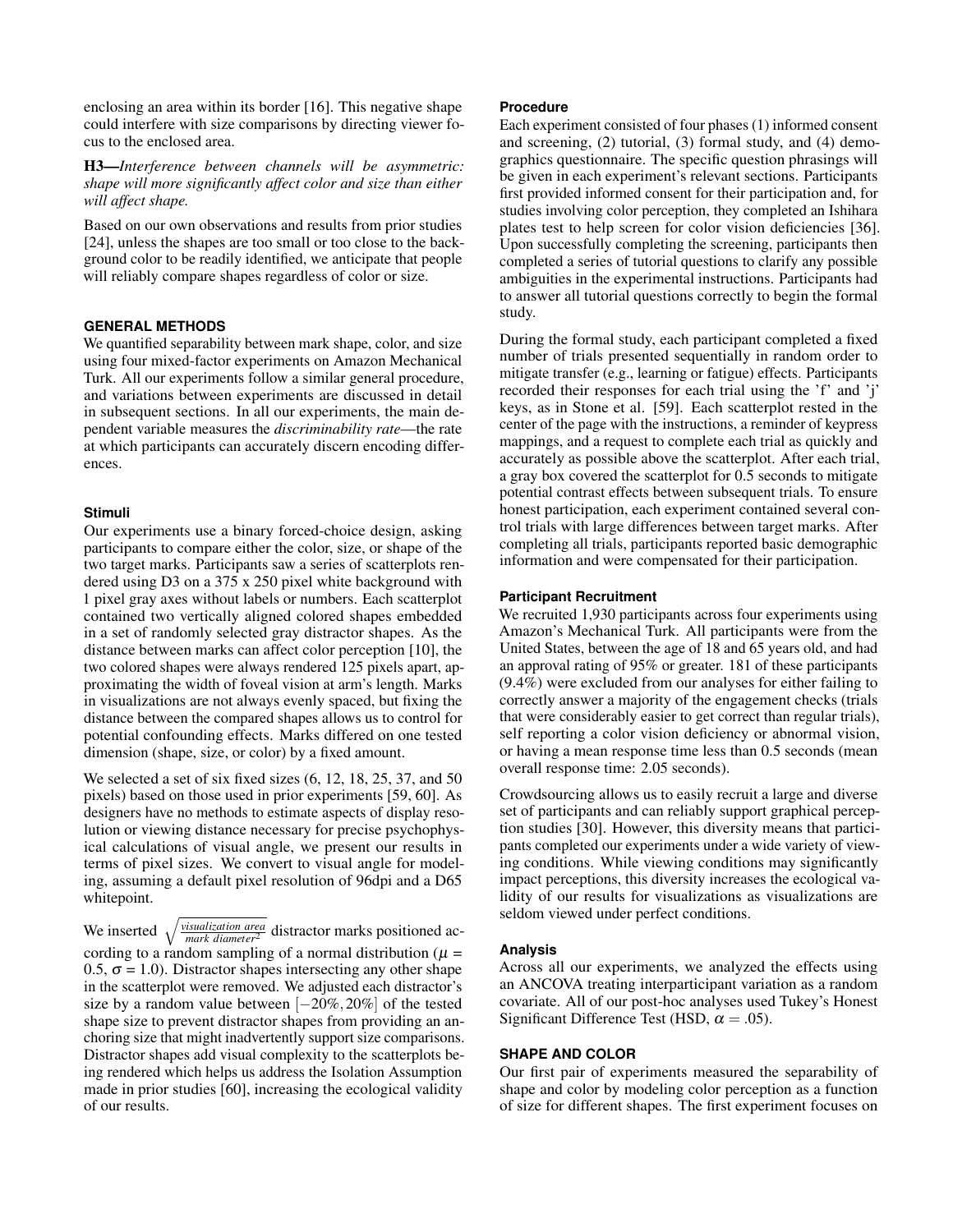participants' abilities to accurately discern color differences for various mark shapes while the second leverages the same experimental paradigm to instead quantify the effects of color on shape perceptions, allowing us insight into the perceptual symmetry of this relationship.

# **Experiment One: Effects of Shape on Color**

We conducted a 16 (mark shape)  $\times$  5 (color difference)  $\times$  3 (CIELAB axis)  $\times$  6 (mark size) mixed-factors study to measure the effects of mark shape on color difference perceptions in scatterplots. Mark shape and tested axis were treated as between-subjects measures while color difference and mark size were tested within-subjects. The general procedure for this experiment is outlined in the General Methods section.

# *Stimuli*

Our stimuli consisted of a series of fixed size scatterplots with two colorful marks (one mapped to a fixed color and the second to an adjusted color) embedded in a set of midgrey  $(L^* = 50)$  distractor marks. We generated a set of fixed colors by uniformly sampling the CIELAB gamut using 12.5 step increments along the *L\** axis and 12 step increments along both the *a\** and *b\** axes. We removed any colors from our sample that, when adjusted, fell outside of the CIELAB gamut or that fell too close to grey to avoid confusion with our distractor marks. This sampling process yielded 79 fixed colors where *L\** ranged from 30 to 65, *a\** ranged from -36 to 48, and *b\** ranged from -48 to 48.

We mapped one of these fixed colors to one mark and adjusted the color of the second mark by a fixed color difference step along one axis of CIELAB. Steps corresponded to the size-adjusted JNDs tested in Szafir [\[60\]](#page-12-2): no difference, 0.5*ND*(50), 0.75*ND*(50), 1*ND*(50), 1.25*ND*(50), 1.5*ND*(50), and 2*ND*(50). Each participant saw target marks corresponding to two shapes rendered at six different sizes (6, 12, 18, 25, 37, and 50 pixels).

# *Experimental Design*

Participants were asked to compare two colorful marks of the same shape and report whether they were the same color or different. We used discriminability rate (the proportion of correctly identified color differences) as our primary dependent measure. Adjusted color axis was a between-participants factor, while mark size (measured as the shape diameter) and color difference were within-participants factors. Mark shape was a mixed-participants factor. Each participant saw two different tested shapes and each combination of shape  $\times$  size  $\times$ color difference (along either *L\**, *a\**, or *b\**) once. Shapes were pseudorandomly assigned to participants such that combinations of shape, size, and color difference were counterbalanced across all participants. Fixed color was randomly mapped to each trial, with each color tested once per participant. Each participant completed 79 trials, including 7 engagement checks to ensure honest participation.

# *Results*

We recruited 683 total participants for this experiment. We excluded 77 particiants from our analysis for either failing to correctly answer a majority of the engagement checks, self reporting a color vision deficiency or abnormal vision, or having

a mean response time less than 0.5 seconds. We analyzed data from the remaining 606 participants ( $\mu_{age} = 35.5, \sigma_{age} = 9.5$ , 296 male, 304 female, 6 DNR), resulting in 43,632 trials.

We analyzed the effect of shape on color difference perception across experimental factors (shape, color axis, color difference, and size) using a four-factor mixed-factors ANCOVA with interparticipant variation treated as a random covariate. We report significant effects relative to our primary research questions and include full data tables and analysis scripts at [https://bit.ly/2prjuRu.](https://bit.ly/2prjuRu)

We found a significant effect of shape on color difference perception across all three axes in CIELAB  $(F_L(15,590) =$ 7.5,  $p < .001$ ,  $F_a(15,590) = 14.3$ ,  $p < .001$ ,  $F_b(15,590) =$ 19.6,  $p < .001$ ). We found partial support for **H1**: in general, colors were significantly more discriminible for filled shapes than for unfilled shapes. For example,  $\blacksquare$  and  $\blacktriangle$  significantly outperformed their unfilled counter-parts,  $\Box$  and  $\triangle$ .

mQTons, however, performed contrary to our expectations. Comparisons showed  $\top$  and  $+$  enabled significantly greater discriminability than unfilled shapes. For example, we found that color differences were perceived either significantly or marginally better across all three color axes when  $\top$  and  $+$ were used compared to the  $\triangle$  despite using fewer pixels. These mQTons provided comparable discriminability to filled shapes despite the lower density of colored pixels associated with the same size mark.

Additionally, we found a significant effect of size on color difference perception across all three color axes  $(F_L(5,600) =$ 34.3,  $p < .003$ ,  $F_a(5,600) = 18.7$ ,  $p < .001$ ,  $F_b(5,600) =$ 21.9,  $p < .001$ ). Colors were generally more discrimible when larger sizes were used (e.g., 50 pixels) compared to smaller sizes (e.g., 6 pixels) which replicates previous experimental results [\[60\]](#page-12-2).

# *Modeling Results*

We used our data to construct a set of models using the methodology established in Stone et al. [\[59\]](#page-12-1). Our models predict color discriminibility rates based on a mark's size and shape by computing 50% JNDs for each combination of shape  $\times$  size. We first used linear regression to fit a linear model through the origin to the mean discriminibility rate as a function of color difference for each combination of shape, size, and tested axis, resulting in 96 models for each color axis. All of these models provided significant fits to our experimental data ( $p < .05$ ). We then computed 50% just noticeable color differences (JNDs) for each linear model and fit a second linear regression to these JNDs to model JND variation for each shape and axis as a function of inverse mark size, resulting in 48 total models  $(p < .05$  for all models). We can normalize each axis in the CIELAB ∆*E* metric according to the outputs of these models in order to generate a specific difference model for each tested shape. All of our models can be found at [https://bit.ly/2prjuRu.](https://bit.ly/2prjuRu)

Figure [3](#page-5-0) summarizes the mean JNDs derived from our data for each combination of shape and axis, with error bars corresponding to standard error. We found that both the means and variance varied across different shapes. For *L\**, the mean JND in the least discriminable shape,  $\gamma$  ( $\mu_{JND}$  = 10.07) was 54.7%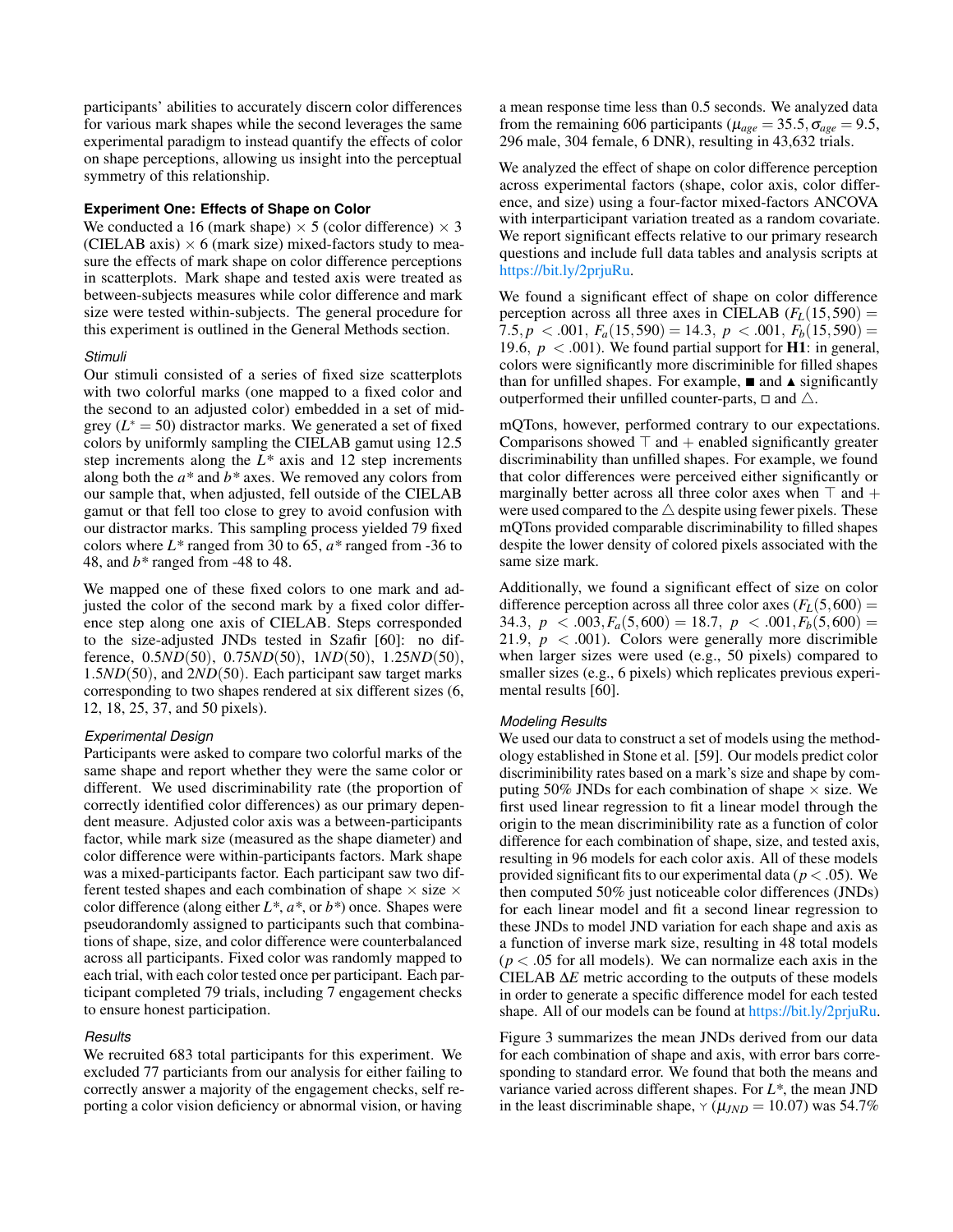<span id="page-5-0"></span>

Figure 3: Mean just noticeable differences (JNDs) based on our data-driven models for all shapes across each color axis in CIELAB. Unfilled shapes require more color difference for viewers to make accurate perceptions when compared to filled shapes across all three color axes. mQTons performed comparable to unfilled shapes; however, colors were more discriminible on  $\top$  and  $+$  compared to  $-$  and  $\gamma$  contrary to *H1*.

larger than the most discriminable shape,  $\blacklozenge$  ( $\mu_{JND}$  = 6.51). These results suggest that mark shape and color are not readily separable: a mark's shape can significantly shift our abilities to discriminate fine-scale color differences, providing preliminary evidence of significant perceptual interference of shape on color encoding perception. As in prior studies, color perceptions were sensitive to size variation. For example, the mean JND value for *L\** across all 16 shapes at our smallest fixed size (6 pixels) is 11.30Δ*L*<sup>\*</sup> but only 6.48Δ*L*<sup>\*</sup> for our largest fixed size (50 pixels).

#### **Experiment Two: Effects of Color on Shape**

Our first experiment compared identical shapes to gauge the effect of shape on color perception and found evidence that color may not be strongly separable from mark shape. To evaluate the symmetry of our results, we repeated our experiment using an inverted experimental paradigm: we mapped two differing target shapes to a fixed color to measure the influence of mark color on shape perception. We conducted a 16 (shape)  $\times$  3 (CIELAB axis)  $\times$  6 (mark size) mixed-factors study following the general procedure outlined in the General Methods section.

#### *Stimuli*

Shapes and sizes matched those from the first experiment. Each pair of target marks were mapped to a pair of shapes sampled with replacement from our candidate set, leading to 128 possible combinations of shape (112 differing pairs and 16 same-shape pairs).

We sampled colors uniformly from the CIELAB gamut. We mapped each pair of marks to a single fixed color and one of our 128 shape pairs. However, because we did not vary colors within each trial, we were able to sample a larger proportion of the gamut. This sampling resulted in 168 total colors where *L\** ranged from 50 to 96 using 3.8 step increments, *a\** ranged from -80 to 80 using 20 step increments, and *b\** ranged from -60 to 80 using 20 step increments. We chose lighter colors (*L\** from 50 to 96) because in piloting, error rates were highest when colors were close to the background luminance.

# *Experimental Design*

Our experiment again used a binary forced-choice task measuring perceived shape difference across different mark colors. Participants were asked to compare the two colorful marks and report whether they were the same shape or different. We used the discriminability rate (the proportion of correctly identified shape differences) as our primary dependent measure. Fixed color was randomly mapped to each trial, with each color tested once per participant. Each participant completed 168 trials: one trial for each size and shape pair, four engagement checks, and 44 additional same-shape pairs to help balance the distribution of correct responses. Combinations of size, color, and shape were counterbalanced between participants.

#### *Results*

We recruited 219 total participants for this experiment. 8 were excluded from analysis for either failing to correctly answer a majority of the engagement checks, self reporting a color vision deficiency or abnormal vision, or having a mean response time less than 0.5 seconds. We analyzed data from the remaining 211 participants ( $\mu_{age} = 36.4$ ,  $\sigma_{age} = 11.5$ , 63 male, 147 female, 1 DNR) resulting in 35,448 total trials.

We analyzed the effect of color on shape difference perception across experimental factors (shape pair, color axis, and size) using a three-factor mixed-factors ANCOVA with interparticipant variation treated as a random covariate. We found a significant effect of  $L^*$  on accuracy of perceived shape differences  $(F(1,209) = 1.7, p < .03)$ . However, Figure [4a](#page-6-0) shows that the magnitude of this effect is small, and significant variation in accuracies were only seen for colors with extremely high *L\** values: the accuracy difference between the highest and lowest  $L^*$  values was 4.4%. However, this behavior was asymptotic: we saw only observed degradation in shape perception beyond  $L^* = 92$ . As we measured these perceptions against a white background, this lightness value is near the threshold where the shapes will become difficult to distinguish from the background. We also found a significant interaction between shape and *L\** on shape perception  $(F(15, 195) = 3.5, p < .01)$ , with pairs integrating  $*$  generating slightly lower overall accuracy. We anticipate that the fine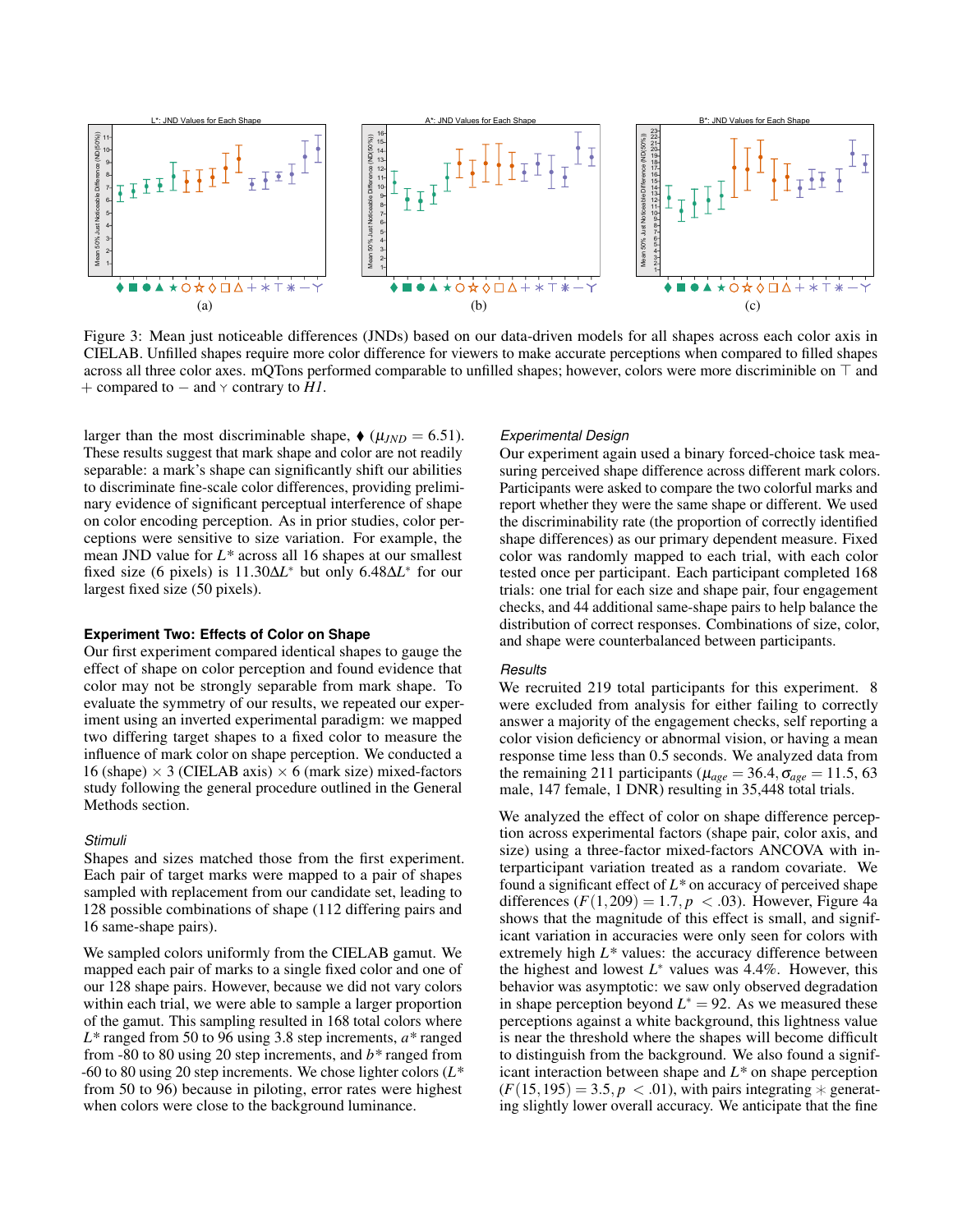<span id="page-6-0"></span>

Figure 4: Shape perception accuracy across all three color axes in CIELAB. Significance was only found in *L\** for extremely light colors (*L\** > 92).

features on this shape are especially sensitive to the observed lightness threshold.

While the two dimensions (color and shape) are not immediately comparable, the large difference in these magnitudes coupled by the asymptotic behavior we find in shape discrimination suggests that the effect of shape on color perceptions is significantly stronger than that of color on shape perceptions, indicating an asymmetry in the separability of these two channels.

# **SHAPE AND SIZE**

Our first study showed that mark shape, color, and size may not be separable: changing shapes can dramatically influence both perceived color difference and its sensitivity to changes in size. This interaction may be a result of mark shape biasing perceived size. To further explore the relationship between mark shape and size, we conducted a second pair of experiments measuring the separability of shape and size directly. Experiment Three measures how accurately participants can discern size differences for our 16 mark shapes to measure size perception biases between different shapes, while Experiment Four inverts Experiment Three to explore the effects of size on shape perception.

# **Experiment Three: Effects of Shape on Size**

We conducted a 16 (shape)  $\times$  6 (fixed size)  $\times$  4 (size difference) mixed-factors study to measure the effects of shape on size difference perceptions in scatterplots. Fixed size and size difference were treated as within-subjects factors, while mark shape was between-subjects.

# *Stimuli*

For this experiment, participants were shown a series of scatterplots as described in the General Methods section with two bright blue shapes embedded within a field of gray distractor shapes. We chose a bright blue  $(L^* = 32, a^* = 79, b^* = -107)$  to highlight the two tested shapes and ease visual search. Shape pairs were drawn from the combinations of our 16 tested mark shapes resulting in 128 shape pairs.

Fixed sizes mirrored those in Experiment One, with one shape rendered at the fixed size and the second adjusted by adding 5%, 10%, or 15% to its diameter. These thresholds ranged from approximately one to two 50% JNDs for same-shape pairs in piloting. We elected to vary diameter rather than area as our size differences are small, and the geometries of tested shapes complicate normalizing areas between shape pairs. Diameter variation for continuous values in scatterplots is currently employed in tools like Tableau. The actual adjusted differences in pixels were rounded to the nearest whole pixel. We reduced the set of adjusted sizes for our smallest marks as to remove any duplicate sizes caused by rounding errors.

## <span id="page-6-1"></span>*Experimental Design*

The general procedure for this experiment is outlined in the General Methods section. Participants were asked to report which of the two blue shapes appeared to be greater in size. Our primary dependent measure was the accuracy rate (how often the larger of two shapes was correctly identified as largest). For equal sized pairs, an unbiased percept should lead to a 50% response rate. The tutorial instructed participants to consider size the greater of an objects height or width to clarify potentially ambiguous conditions (e.g., those where size may disagree on any single dimension, such as  $-$  and  $\bullet$ ). While this clarification does add complexity to the task, participants had to correctly answer five tutorial questions to ensure they understood how size was being defined in the experiment.

In the formal study, each participant saw each shape combination once and each combination of fixed size and size difference five times, with combinations of shape pair, fixed size, and size difference mapped pseudorandomly and counterbalanced between participants. Each participant completed 123 trials including three engagement checks (trials where the shapes differed in length by 50%) to ensure honest participation.

# *Results*

We recruited 548 total participants for this experiment. 59 participants were excluded from analysis for either failing to correctly answer a majority of the engagement checks, self reporting a color vision deficiency or abnormal vision, or having a mean response time less than 0.5 seconds. We analyzed data from the remaining 489 participants ( $\mu_{age} = 36.5, \sigma_{age} = 11.6$ , 192 male, 293 female, 4 DNR) for a total of 60,147 trials.

We analyzed the effect of shape on size difference perception across our experimental factors (shape, fixed size, and size difference) using a four-factor ANCOVA. Shape was broken up into two factors: bigger shape (bs) and smaller shape (ss) based on the size differences discussed in [§6.1.2.](#page-6-1)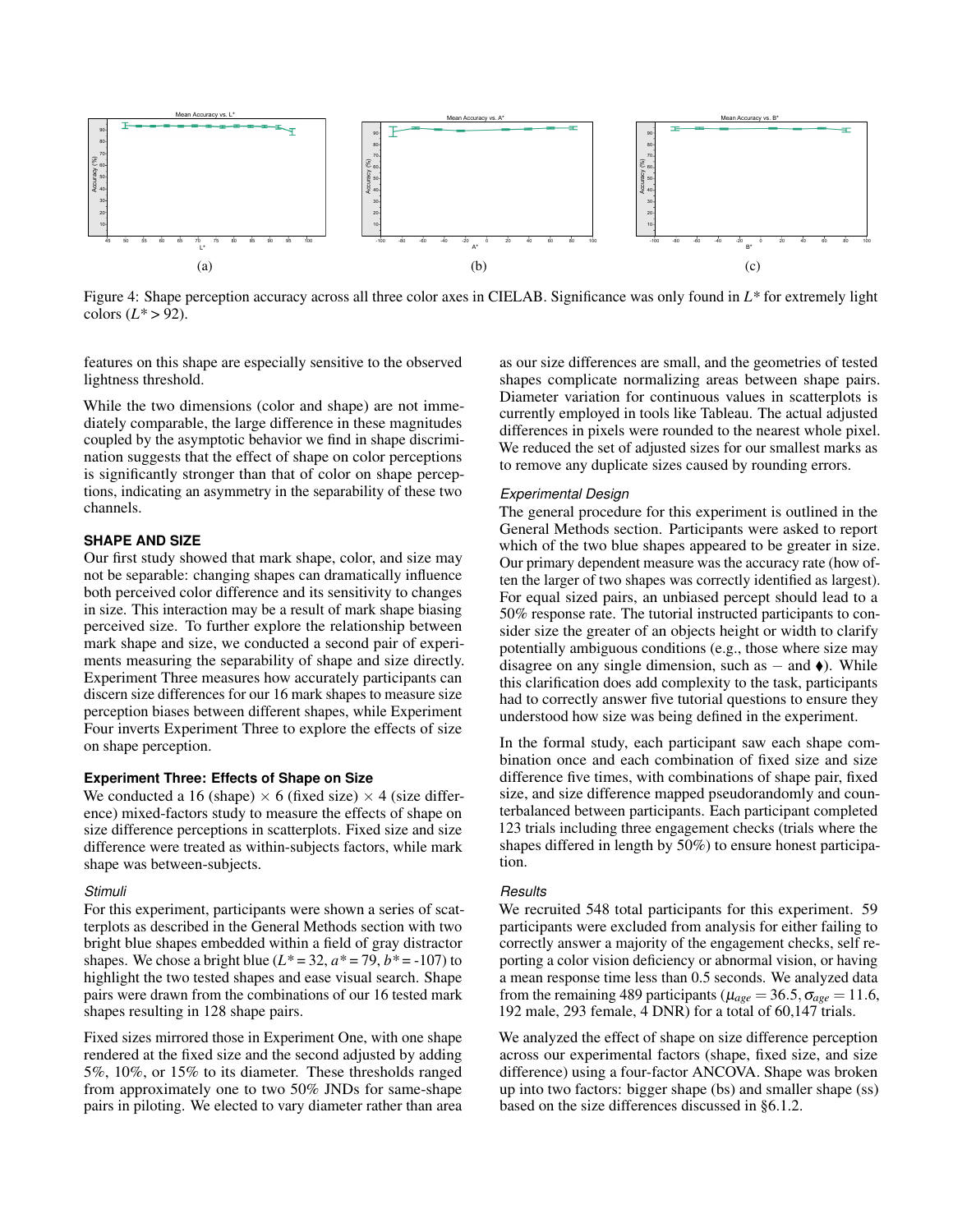<span id="page-7-0"></span>

Figure 5: Predicted mean bias in perceived size across all tested shapes based on our models. The red line indicates no significant bias. Shapes such as  $\blacksquare$ ,  $\Box$ , and  $\top$  were generally perceived larger compared to other shapes of the same size whereas  $\star$  and  $\star$  were perceived as smaller.

We found a significant effect of shape on size perception  $(F_{bs}(15, 473) = 943.9, p \le .001, F_{ss}(15, 473) = 940.2, p \le$ .001). Post-hoc comparisons showed that shapes having greater visual density along the top or bottom of the shape were generally perceived as having greater diameter (e.g.,  $\top$ ,  $\blacksquare$ ,  $\square$ ). Additionally, filled shapes were generally perceived as larger than their unfilled counterparts, partially supporting H2. Contrary to H2, higher-order mQTons in general were consistently perceived as smaller than less dense shapes.

We also found a significant effect of fixed size on difference perception  $(F(5,483) = 19.8, p < .001)$ . Participants compared sizes more accurately for larger fixed sizes (e.g., 50 pixels:  $\mu = 69.7\% \pm 1.0\%$ ) than for smaller fixed sizes (e.g., 6 pixels:  $\mu = 64.9\% \pm 1.1\%$ . We also found a significant interaction effect between bigger shape and smaller shape  $(F(209, 279) = 11.9, p < .001)$ . This effect shows that certain pairs of shapes can also skew size perception.

#### *Modeling Results*

We fit our data to a set of psychometric models that predict size perception based on the two shapes being compared, the fixed size, and size difference to model relative size perceptions as a function of the signed size difference between the two shapes. We elected not to include data involving our smallest fixed size (6 pixels) in our modeling because only three total size differences (compared to five and seven for our other fixed sizes) could be rendered within the desired range (-16.7%, 0%, and 16.7% corresponding to 5, 6, and 7 pixels). After removing our smallest fixed size, we constructed 600 models corresponding to each shape pair  $\times$  fixed size combination, excluding same shape pairs. Of these 600 models, 558 (93%) of them provided significant fits to the data ( $p < .05$ ).

We can use the y-intercept of these models to estimate the likelihood that one shape will be perceived as larger than another for any pair of shapes. Figure [5](#page-7-0) shows the mean bias for each



Figure 6: Participants accurately perceived shape differences robust to size. Significant variation in accuracy was only found in our smallest tested fixed size (6 pixels), and the magnitude of this variation is quite small (accuracy only 4.5% lower than with 50 pixel shapes).

tested shape computed using our models. This figure shows biases consistent with our inferential observations: shapes with visual mass near the top or bottom of the shape tend to be seen as larger overall (e.g.,  $\blacksquare$  compared to +). By seeding our functions according to target visualization parameters, we can use the well-fit models generated from this data to normalize our size computations between encoding shapes to help account for potential biases in size perceptions due to shape. Our results suggest that this bias can be quite substantial: for example,  $\top$  shapes were perceived as larger than any other tested shape in 82% of trials whereas  $\star$  shapes were only reported as larger in 27% of trials. This bias suggests that separability between data attributes encoded using shape and size is limited as certain shapes are likely to be perceived as significantly larger even if rendered at comparable sizes. A full list of models is available at [https://bit.ly/2prjuRu.](https://bit.ly/2prjuRu)

# **Experiment Four: Effects of Size on Shape**

Due to the substantial biases in perceived size differences between tested shapes, we conducted a 16 (shape)  $\times$  6 (size)  $\times$  4 (size difference) mixed-factors study to measure the symmetry of these effects of size on shape perception in scatterplots. Our primary dependent measure was the discriminability rate (how frequently participants correctly reported shape differences).

# *Experimental Design*

The general procedure for this experiment is outlined in the General Methods section. Participants again saw a series of scatterplots containing two bright blue shapes within a field of gray distractor shapes. Shape sizes matched those tested in Experiment Three, with each scatterplot mapping shapes to a single target size. Similar to Experiment Two, participants were asked if the two blue shapes in the scatterplot were the same shape or different. Each participant saw 168 trials where trials that rendered shapes at the largest size (50 pixels) were used as engagement checks. Shape, fixed size, and size difference were distributed across trials identically to Experiment Three.

# *Results*

We recruited 480 total participants for this experiment. 37 were excluded from analysis for either failing to correctly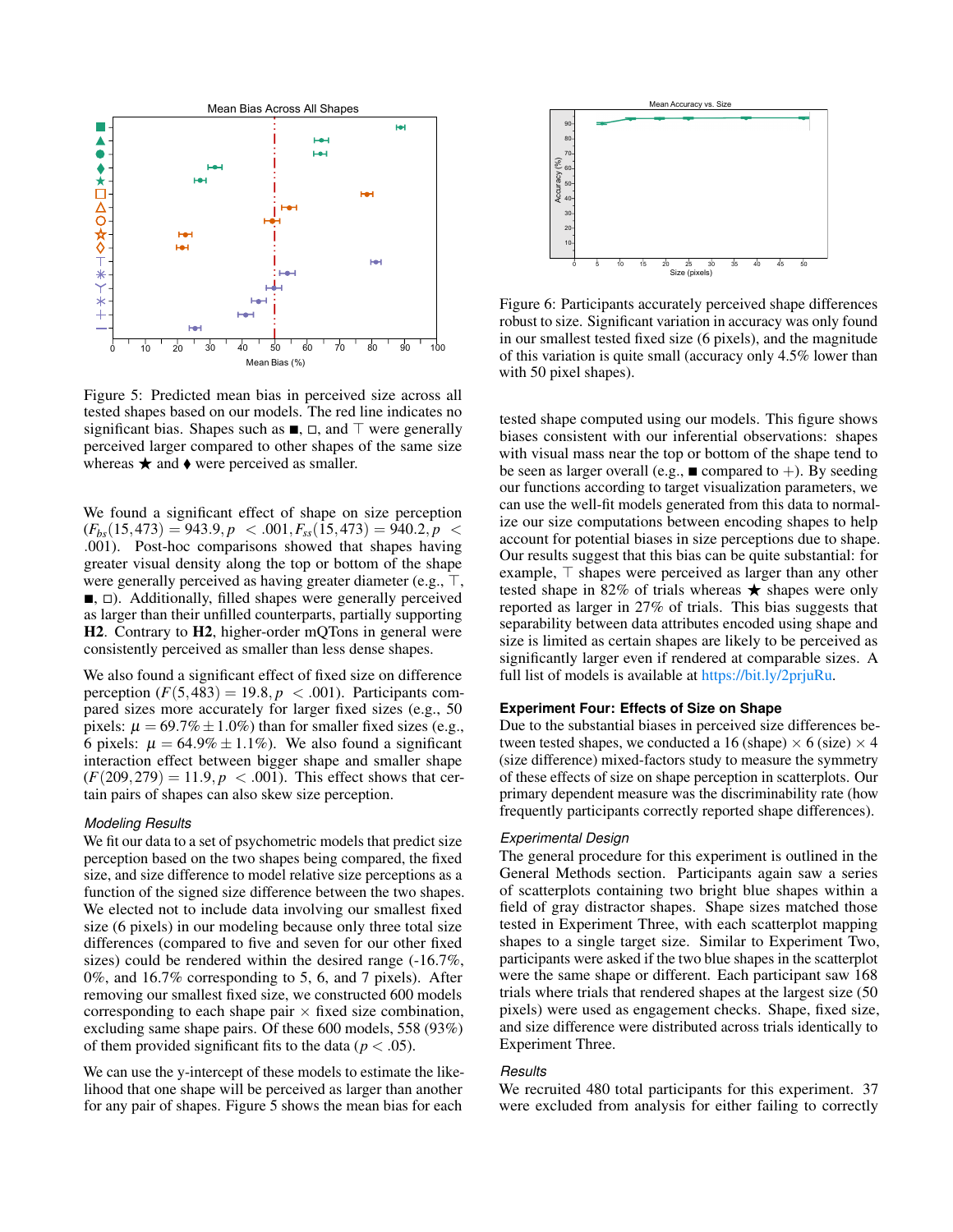answer a majority of the engagement checks, self reporting a color vision deficiency or abnormal vision, or having a mean response time less than 0.5 seconds. We analyzed data from the remaining 443 participants ( $\mu_{age} = 37.2$ ,  $\sigma_{age} = 12.5$ , 167 male, 275 female, 1 DNR), resulting in 74,424 total trials.

We analyzed the effect of size on shape perception across our experimental factors (shape, fixed size, and size difference) using a four-factor mixed effects ANCOVA. Shape was again broken up into two factors: bigger shape (bs) and smaller shape (ss) based on the size differences discussed in [§6.1.2.](#page-6-1) We found a significant effect of size  $(F(5, 437) = 47.3, p < .001)$ as well as size difference  $(F(3, 437) = 8.5, p < .001)$  on the rate of perceived shape differences. Similar to Experiment Two however, the magnitude of this effect is small, and significant variation in accuracies are only seen for our smallest fixed size (6 pixels,  $F_{bs}(75,367) = 1.5, p \lt 0.01, F_{ss}(75,367) =$  $1.9, p < .001$ ). The difference in shape discriminability between 50 pixel shapes and 6 pixel shapes was 4.5%. As with color, the observed behavior again appears to be asymptotic for small shapes. One possible explanation for this effect is that the shapes have become sufficiently small that fine resolution details can no longer be efficiently rendered or detected. However, further testing is needed to confirm this hypothesis.

Our results again suggest an asymmetry between effects of shape on size and size on shape for our tested mark parameters: accuracy differences for size perceptions across shapes were much larger than those for shape perceptions at varying sizes. We are limited in our abilities to directly compare shape and size as differences along these two encoding vectors as our sampled sizes and shapes are not necessarily aligned in their difficulty; however, as with color, we see that these asymmetries hold across even large size differences. The two experiments also use the same set of parameters and stimuli, but generate significantly different results, further indicating an asymmetry in the separability of size and shape.

# **DISCUSSION**

We measured the separability of shape, size, and color in multiclass scatterplots to understand the perceptual interplay of these encodings. Our results show:

- *Shape significantly affects color difference perception*: Colors were more discriminible when filled shapes were used compared to unfilled shapes. Shapes such as  $\top$  and + performed comparably to denser shapes.
- *Color has some effect on shape perception*: Extremely light colors complicated shape perceptions but the magnitude of the effect was small.
- *Shape significantly affects size perception*: Sizes were perceived to be greater for shapes that contain more visual density on the top or bottom of the shape (e.g.,  $\top$ ,  $\blacksquare$ ,  $\square$ ). Filled shapes were perceived as larger than their unfilled counterparts.
- *Size has some effect on shape perception*: Extremely small sizes complicated shape perceptions but the magnitude of the effect was small.

Color difference perception accuracy was generally highest when filled shapes were used, partially supporting H1. Our results also replicated results from previous experiments (Szafir [\[60\]](#page-12-2) and Stone et al. [\[59\]](#page-12-1)), showing that color difference perception varies proportionally to mark size. However, contrary to our expectations, color difference perceptions in open shapes were not well explained by shape density. We expected the less dense mQTons  $(-, \top, \gamma, \text{and } +)$  to perform similar to unfilled shapes, and the denser mQTons ( $*$  and  $*$ ) to perform similar to filled shapes. However, we found no clear patterns in mQTon shape and color perceptions. For example, our fourth mQTon (+) outperformed other mQTons for the *L\** and *b\** axes in CIELAB and had similarly high discriminability for  $a^*$ . This shape uses fewer pixels than  $*$  and  $*$ , and uses a comparable number of pixels to  $\top$  and  $\gamma$ , yet consistently supported higher discriminability.

This preliminary evidence suggests that there may be alternative mechanisms that cause the biases observed in our data. One phenomenon that could be affecting color perceptions for mQTons is illusory contours [\[46\]](#page-11-25). For example, viewers could be perceiving an illusory unfilled cube when looking at  $\gamma$ , or an illusory circular border around  $*$  and  $*$ . These illusory contours may cause our visual system to blend the shape color with the background color.

Our second experiment demonstrated an asymmetry in the perceptual interdependence of color and shape: only extremely light colors that are rarely used in practice significantly degraded shape perceptions. This effect is likely caused by participants either not being able to find target shapes or not being able to resolve the details of the target shapes because the background color of the scatterplot (white) and the lightcolored target shapes are not sufficiently discriminable. This limited effect suggests an asymmetric relationship exists between shape and color: shape much more strongly affects color perception than color affects shape perception, supporting H3.

We anticipated some of the variation we saw in our first pair of experiments may be explained by variations in size perceptions across shapes: if some shapes appear larger, they may also support greater discriminability. Our results showed that filled shapes are generally perceived as larger than unfilled shapes, partially supporting H2. Holes created by unfilled shapes may cause people to attend to the negative shape created by the hole and causing unfilled shapes to appear smaller. However, if we group shapes generally perceived as larger (e.g.,  $\top$ ,  $\blacksquare$ , and  $\Box$ ), only one of these shapes is filled. Our results suggest that visual density along the top or bottom of a shape is a more significant determinant of perceived size biases. The two target shapes in our stimuli were always vertically aligned, which may partially explain these results; however, shapes like  $\triangle$  also span the full vertical mark space. Our results also suggest that the variations seen in Experiment One cannot be explained by mark size biases. For example,  $\bullet$  generally provided high discriminability; however, it was perceived as smaller than 12 of our 15 tested marks. Similarly, + provided the best color discriminability of all mQTons, but was perceived as smaller than 4 of the 5 tested mQTons.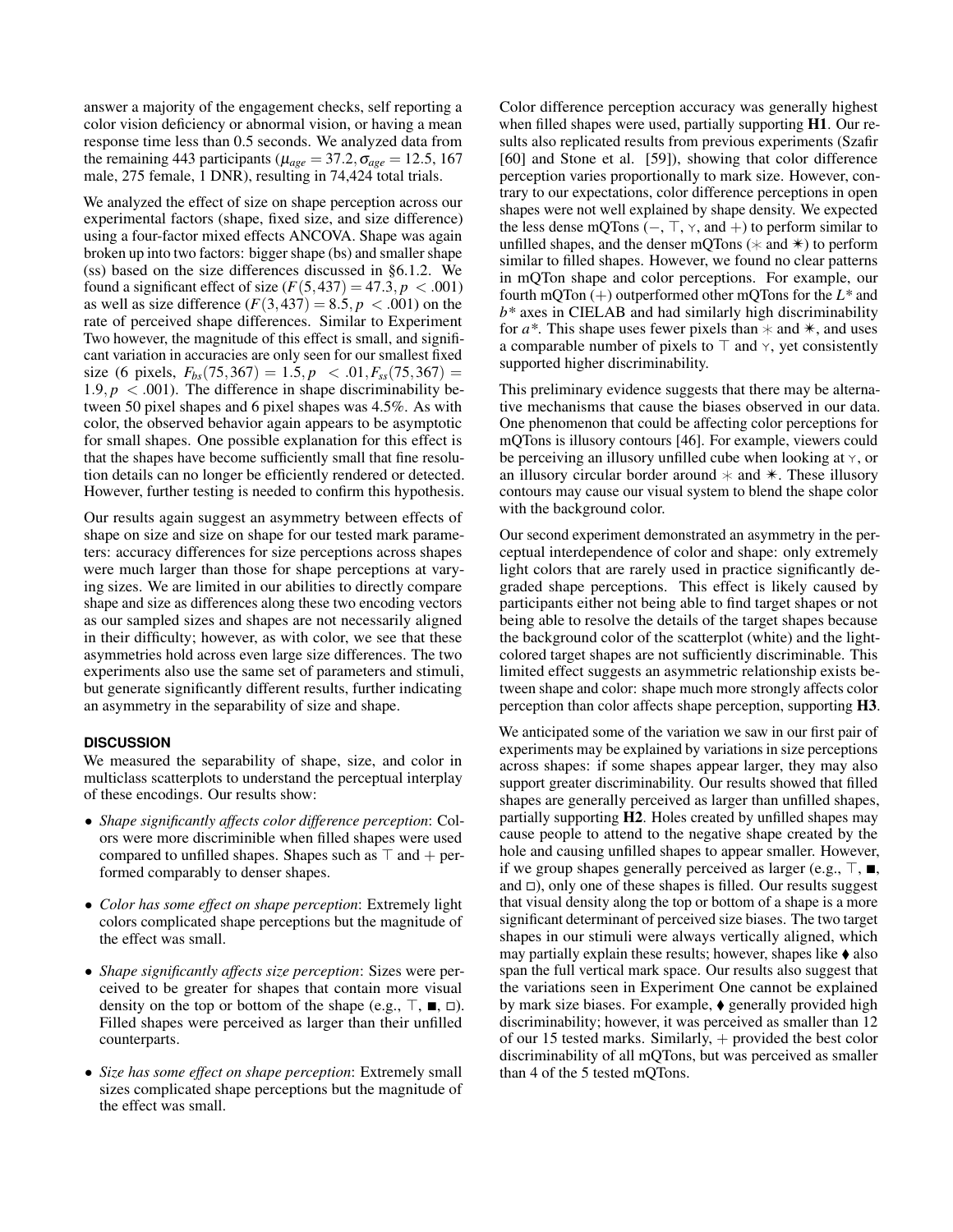We found a limited effect of size on shape perception; like Experiment Two, the magnitude of this effect was substantially smaller than the effect of shape on size and only present for the smallest tested mark sizes, again supporting H3. When mark size is extremely small (smaller than any practical visualization would use), shapes may not render accurately due to the limited amount of pixel space. This would lead to a decrease in shape perception accuracy as the geometry of the shape itself would change.

Separable versus integral channels have always been important guidelines for visualization designers because understanding how viewers will perceive the information being presented is critical for maximizing visualization effectiveness. Our results collectively suggest that shape, size, and color are significantly less separable than conventionally thought. These results show strong asymmetries among these visual channels. This work offers quantified empirical guidance for reasoning about and accounting for integrality in multivariate visualizations.

# **Limitations and Future Work**

Our experiments used a limited sample of shapes, sizes, and colors but generally kept the samples within the range of practical visualizations. Future work could use different backgrounds and more carefully controlled mark shapes. Further, we used limited samples to control for the large number of conditions. Future work could increase the number of samples integrated into our models to reduce model variance and to allow for a more in-depth statistical evaluation of model variation across each condition.

Conventional guidelines around size encoding often recommend using area rather than diameter. We chose to use diameter to encode size to provide consistency in how we normalized and adjusted shapes with very different geometries and because our size manipulations were sufficiently small that we anticipate the differences in diameter and area encodings were negligible. This decision is well-grounded in common visualization tools: several visualization tools used in the real world, such as Tableau, encode size using diameter. However, future experiments should confirm these results hold for other size encodings such as area.

While our results show disadvantages to using unfilled shapes with respect to color and size biases, unfilled shapes can help disambiguate marks that are overlapping. For example, Tableau uses unfilled shapes by default to avoid overdraw in scatterplots. Extending these studies to consider scatterplots with overdraw would further illuminate trade-offs in using filled versus unfilled shapes in multivariate visualizations.

# **Implementation**

The lack of an easily discernable mapping between mark geometry, size perceptions, and color perceptions make it difficult for people to account for potential biases created in multidimensional scatterplots and other visualizations combining these encodings. The measures and models constructed in this work can be used to make adjustments to the color and size ranges used in these visualizations as a function of mark shape in order to improve visualization effectiveness.

To support the use of these models in practice, we have implemented the models constructed from Experiment One as a D3 extension to normalize color encoding scales according to the size and shape parameters of a target visualization. This package takes parameters such as mark size and shape and returns the minimum distance (∆*E* in CIELAB) that mark colors need to be apart so that 50% of the population will perceive a difference to support perceptually corrected color interpolation. By integrating these models into a common visualization tool, we hope to allow developers to fluidly account for interference between these channels to generate more effective multidimensional visualizations.

# **CONCLUSION**

In this paper, we measure how the interplay of shape, size, and color encodings influence our ability to distinguish data values along each channel and measure the symmetry of these effects. Our results suggest that shape, size, and color are less separable than conventionally thought and that some of this variation can be readily modeled. We found that colors are generally more discriminible when filled shapes are used compared to unfilled shapes and shapes such as  $+$  and  $\top$  performed comparably to denser shapes despite using fewer pixels. We also found preliminary evidence that shapes containing more visual density along the top or bottom edges (e.g.,  $\top$ ,  $\blacksquare$ ,  $\square$ ) are perceived as larger than shapes that do not (e.g.,  $-, +, \star$ ). These effects appear asymmetric—shape more strongly affects color and size difference perception than color or size affect shape perception. From our experimental results, we constructed models that predict viewer perception based on what shapes are being used in a scatterplot and implemented these models as an extension in D3. We hope that this work can be used to spark future research to construct new guidelines for separable and integral visual channels grounded in empirical evidence.

# <span id="page-9-4"></span>**REFERENCES**

- 1. Daniel Acevedo and David Laidlaw. 2006. Subjective quantification of perceptual interactions among some 2D scientific visualization methods. *IEEE Transactions on Visualization and Computer Graphics* 12, 5 (2006), 1133–1140.
- <span id="page-9-0"></span>2. Danielle Albers, Michael Correll, Steve Franconeri, and Michael Gleicher. 2014. A task driven framework for visualizing time series data. In *Proc. 2014 ACM Human Factors in Computing Systems*. ACM.
- <span id="page-9-3"></span>3. Eric Alexander, Chih-Ching Chang, Mariana Shimabukuro, Steven Franconeri, Christopher Collins, and Michael Gleicher. 2016. The biasing effect of word length in font size encodings. In *Poster Compendium of the IEEE Conference on Information Visualization*.
- <span id="page-9-1"></span>4. Lawrence D Bergman, Bernice E Rogowitz, and Lloyd A Treinish. 1995. A rule-based tool for assisting colormap selection. In *Proceedings of the 6th conference on Visualization'95*. IEEE Computer Society, 118.
- <span id="page-9-2"></span>5. David Borland and Russell M Taylor Ii. 2007. Rainbow color map (still) considered harmful. *IEEE computer graphics and applications* 27, 2 (2007).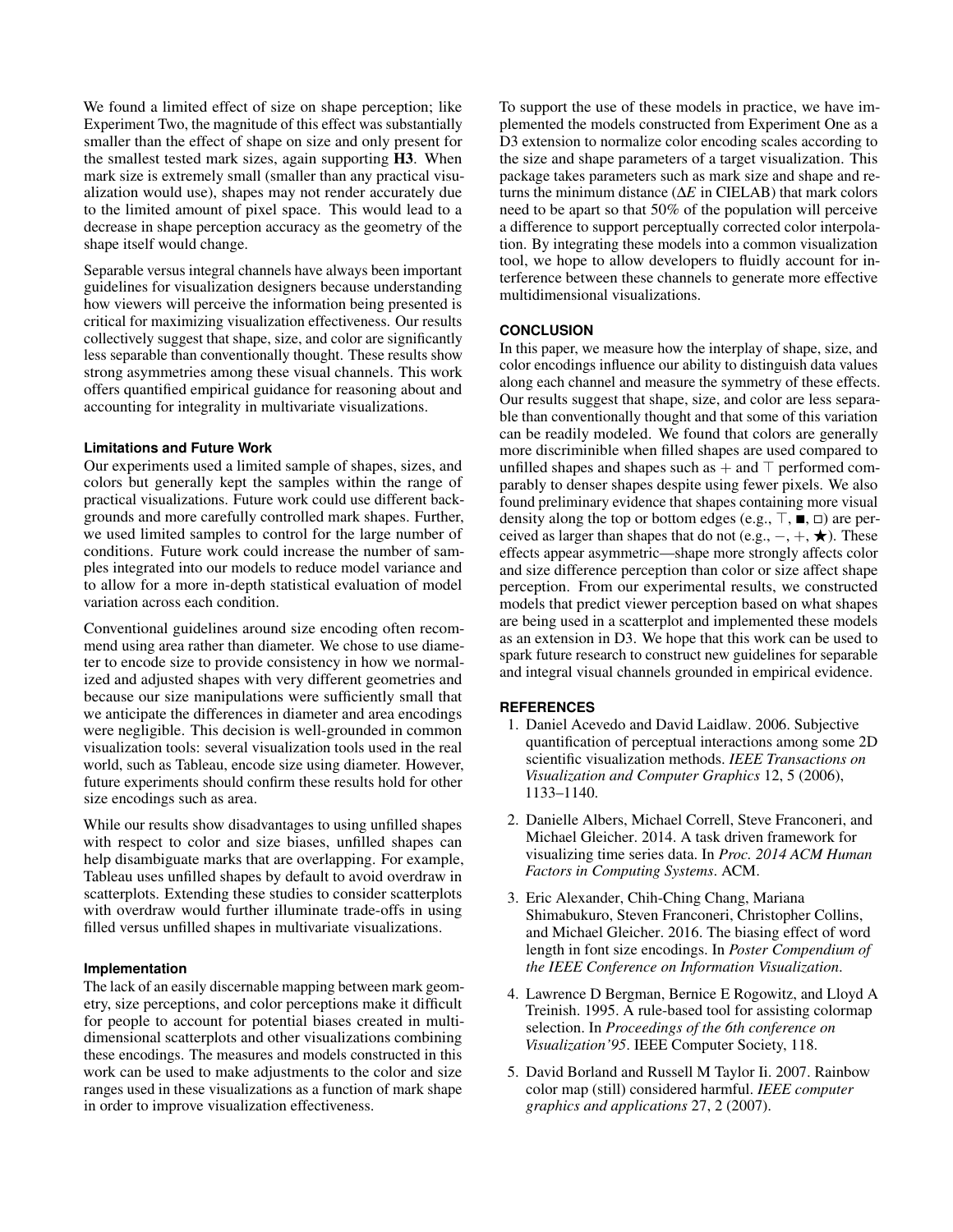- <span id="page-10-2"></span>6. Michael Bostock, Vadim Ogievetsky, and Jeffrey Heer. 2011. D<sup>3</sup> data-driven documents. *IEEE Transactions on Visualization and Computer Graphics* 17, 12 (2011), 2301–2309.
- <span id="page-10-7"></span>7. Nadia Boukhelifa, Anastasia Bezerianos, Tobias Isenberg, and Jean-Daniel Fekete. 2012. Evaluating sketchiness as a visual variable for the depiction of qualitative uncertainty. *IEEE Transactions on Visualization and Computer Graphics* 18, 12 (2012), 2769–2778.
- <span id="page-10-10"></span>8. D.H. Brainard and B.A. Wandell. 1992. Asymmetric color matching: how color appearance depends on the illuminant. *Journal of the Optical Society of America A* 9, 9 (1992), 1433–1448.
- <span id="page-10-12"></span>9. Cynthia A Brewer, Geoffrey W Hatchard, and Mark A Harrower. 2003. ColorBrewer in print: a catalog of color schemes for maps. *Cartogr. Geogr. Inf. Sci.* 30, 1 (2003), 5–32.
- <span id="page-10-23"></span>10. Alžběta Brychtová and Arzu Cöltekin. 2017. The effect of spatial distance on the discriminability of colors in maps. *Cartography and Geographic Information Science* 44, 3 (2017), 229–245.
- <span id="page-10-14"></span>11. Roxana Bujack, Terece L Turton, Francesca Samsel, Colin Ware, David H Rogers, and James Ahrens. 2018. The good, the bad, and the ugly: A theoretical framework for the assessment of continuous colormaps. *IEEE transactions on visualization and computer graphics* 24, 1 (2018), 923–933.
- <span id="page-10-9"></span>12. David Burlinson, Kalpathi Subramanian, and Paula Goolkasian. 2018. Open vs. Closed Shapes: New Perceptual Categories? *IEEE transactions on visualization and computer graphics* 24, 1 (2018), 574–583.
- <span id="page-10-19"></span>13. Tara C Callaghan. 1984. Dimensional interaction of hue and brightness in preattentive field segregation. *Perception & psychophysics* 36, 1 (1984), 25–34.
- <span id="page-10-11"></span>14. Robert C Carter and Louis D Silverstein. 2010. Size matters: Improved color-difference estimation for small visual targets. *Journal of the Society for Information Display* 18, 1 (2010), 17–28.
- <span id="page-10-17"></span>15. Haidong Chen, Wei Chen, Honghui Mei, Zhiqi Liu, Kun Zhou, Weifeng Chen, Wentao Gu, and Kwan-Liu Ma. 2014. Visual abstraction and exploration of multi-class scatterplots. *IEEE Transactions on Visualization and Computer Graphics* 20, 12 (2014), 1683–1692.
- <span id="page-10-22"></span>16. Lin Chen and Wu Zhou. 1997. Holes in illusory conjunctions. *Psychonomic Bulletin & Review* 4, 4 (1997), 507–511.
- <span id="page-10-20"></span>17. Patricia W Cheng and Robert G Pachella. 1984. A psychophysical approach to dimensional separability. *Cognitive Psychology* 16, 3 (1984), 279–304.
- <span id="page-10-3"></span>18. W.S. Cleveland and R. McGill. 1984a. Graphical perception: Theory, experimentation, and application to the development of graphical methods. *J. Amer. Statist. Assoc.* 79, 387 (1984), 531–554.
- <span id="page-10-1"></span>19. William S Cleveland and William S Cleveland. 1983. A color-caused optical illusion on a statistical graph. *The American Statistician* 37, 2 (1983), 101–105.
- <span id="page-10-15"></span>20. William S Cleveland and Robert McGill. 1984b. Graphical perception: Theory, experimentation, and application to the development of graphical methods. *J. Amer. Statist. Assoc.* 79, 387 (1984), 531–554.
- <span id="page-10-5"></span>21. Michael Correll, Danielle Albers, Steven Franconeri, and Michael Gleicher. 2012. Comparing averages in time series data. In *Proceedings of the SIGCHI Conference on Human Factors in Computing Systems*. ACM, 1095–1104.
- <span id="page-10-6"></span>22. Michael A Correll, Eric C Alexander, and Michael Gleicher. 2013. Quantity estimation in visualizations of tagged text. In *Proceedings of the SIGCHI conference on human factors in computing systems*. ACM, 2697–2706.
- <span id="page-10-13"></span>23. Commision Internationale de lâ $\Delta \angle$  Eclairage. 1978. Recommendations on uniform color spaces, color-difference equations, psychometric color terms. *Paris: CIE* (1978).
- <span id="page-10-21"></span>24. Çağatay Demiralp, Michael S Bernstein, and Jeffrey Heer. 2014. Learning perceptual kernels for visualization design. *IEEE Transactions on Visualization and Computer Graphics* 20, 12 (2014), 1933–1942.
- <span id="page-10-16"></span>25. Ronak Etemadpour, Robson Carlos da Motta, Jose Gustavo de Souza Paiva, Rosane Minghim, Maria Cristina Ferreira de Oliveira, and Lars Linsen. 2014. Role of human perception in cluster-based visual analysis of multidimensional data projections. In *Information Visualization Theory and Applications (IVAPP), 2014 International Conference on*. IEEE, 276–283.
- <span id="page-10-4"></span>26. Johannes Fuchs, Fabian Fischer, Florian Mansmann, Enrico Bertini, and Petra Isenberg. 2013. Evaluation of alternative glyph designs for time series data in a small multiple setting. In *Proceedings of the SIGCHI Conference on Human Factors in Computing Systems*. ACM, 3237–3246.
- <span id="page-10-18"></span>27. Michael Gleicher, Michael Correll, Christine Nothelfer, and Steven Franconeri. 2013. Perception of Average Value in Multiclass Scatterplots. *IEEE TVCG* 19, 12 (2013), 2316–2325.
- <span id="page-10-0"></span>28. Richard L Gottwald and WR Garner. 1975. Filtering and condensation tasks with integral and separable dimensions. *Perception & Psychophysics* 18, 1 (1975), 26–28.
- <span id="page-10-8"></span>29. Lane Harrison, Fumeng Yang, Steven Franconeri, and Remco Chang. 2014. Ranking Visualizations of Correlation Using Weber's Law. *IEEE Transactions on Visualization and Computer Graphics* (2014).
- <span id="page-10-24"></span>30. J. Heer and M. Bostock. 2010. Crowdsourcing graphical perception: using mechanical turk to assess visualization design. In *Proceedings of the 28th international conference on Human factors in computing systems*. ACM, 203–212.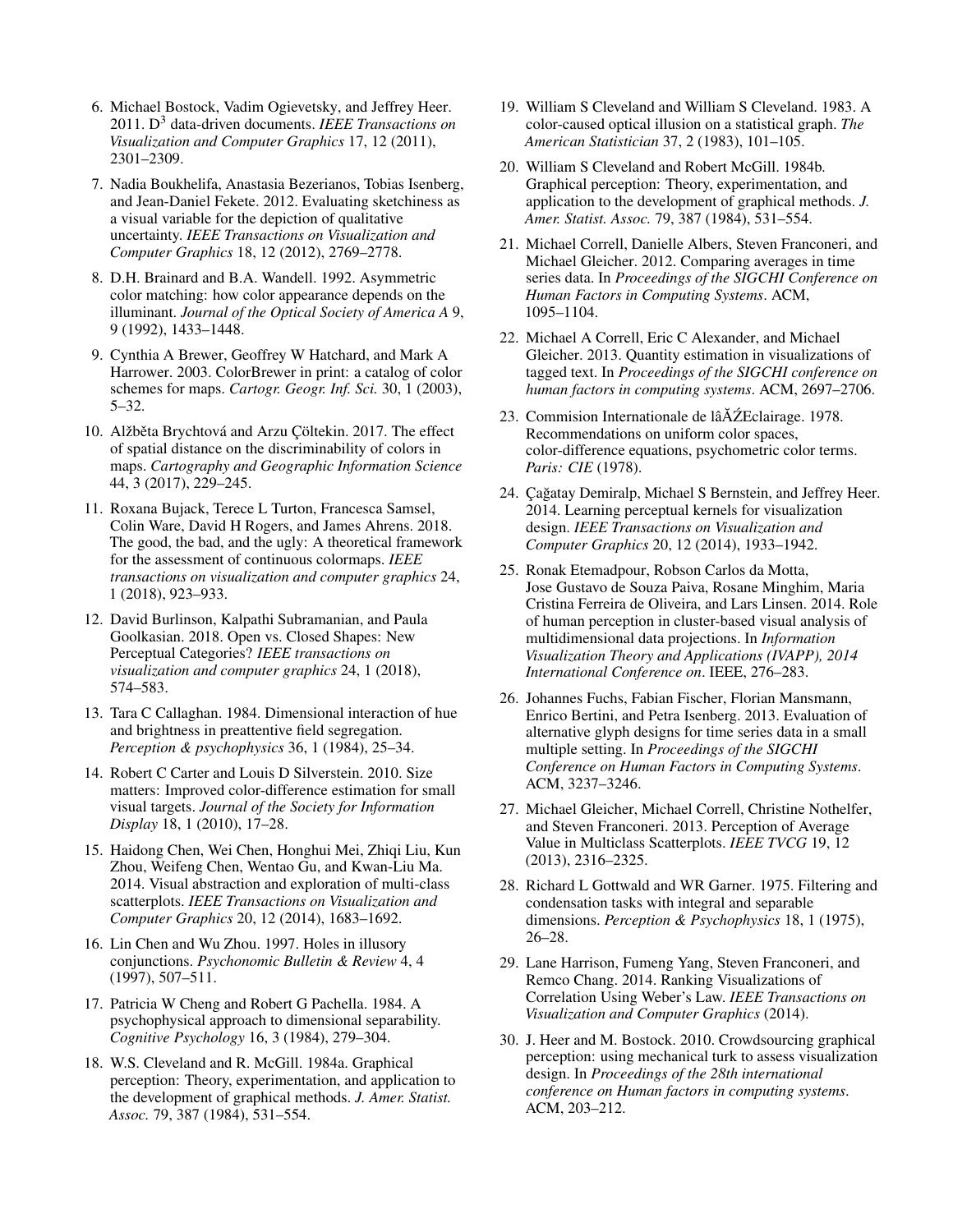- <span id="page-11-1"></span>31. Jeffrey Heer, Nicholas Kong, and Maneesh Agrawala. 2009. Sizing the horizon: the effects of chart size and layering on the graphical perception of time series visualizations. In *Proceedings of the SIGCHI Conference on Human Factors in Computing Systems*. ACM, 1303–1312.
- <span id="page-11-20"></span>32. Michael Jenkins, Anna Grubert, and Martin Eimer. 2017. Target objects defined by a conjunction of colour and shape can be selected independently and in parallel. *Attention, Perception, & Psychophysics* 79, 8 (2017), 2310–2326.
- <span id="page-11-23"></span>33. Younghoon Kim and Jeffrey Heer. 2018. Assessing effects of task and data distribution on the effectiveness of visual encodings. In *Computer Graphics Forum*, Vol. 37. Wiley Online Library, 157–167.
- <span id="page-11-5"></span>34. J.H. Krantz. 2001. Stimulus delivery on the Web: What can be presented when calibration isn't possible. *Dimensions of Internet Science* (2001), 113–130.
- <span id="page-11-21"></span>35. Jeongmi Lee, Carly J Leonard, Steven J Luck, and Joy J Geng. 2018. Dynamics of Feature-based Attentional Selection during Color–Shape Conjunction Search. *Journal of cognitive neuroscience* (2018), 1–15.
- <span id="page-11-24"></span>36. H Legrand, G Rand, and C Rittler. 1945. Tests for the detection and anlysis of color-blindness I. The Ishihara test: An evaluation. *Journal of the Optical Society of America* 35 (1945), 268. Issue 4.
- <span id="page-11-3"></span>37. Stephan Lewandowsky and Ian Spence. 1989. Discriminating strata in scatterplots. *J. Amer. Statist. Assoc.* 84, 407 (1989), 682–688.
- <span id="page-11-4"></span>38. Jing Li, Jarke J van Wijk, and Jean-Bernard Martens. 2009. Evaluation of symbol contrast in scatterplots. In *Visualization Symposium, 2009. PacificVis' 09. IEEE Pacific*. IEEE, 97–104.
- <span id="page-11-11"></span>39. Sharon Lin, Julie Fortuna, Chinmay Kulkarni, Maureen Stone, and Jeffrey Heer. 2013. Selecting Semantically-Resonant Colors for Data Visualization. In *Computer Graphics Forum*, Vol. 32. Wiley Online Library, 401–410.
- <span id="page-11-13"></span>40. Yang Liu and Jeffrey Heer. 2018. Somewhere Over the Rainbow: An Empirical Assessment of Quantitative Colormaps. In *Proceedings of the 2018 CHI Conference on Human Factors in Computing Systems*. ACM, 598.
- <span id="page-11-17"></span>41. Luana Micallef, Gregorio Palmas, Antti Oulasvirta, and Tino Weinkauf. 2017. Towards perceptual optimization of the visual design of scatterplots. *IEEE transactions on visualization and computer graphics* 23, 6 (2017), 1588–1599.
- <span id="page-11-6"></span>42. K.T. Mullen. 1985. The contrast sensitivity of human colour vision to red-green and blue-yellow chromatic gratings. *The Journal of Physiology* 359, 1 (1985), 381–400.
- <span id="page-11-22"></span>43. Tamara Munzner. 2014. *Visualization Analysis and Design*. CRC Press.
- <span id="page-11-7"></span>44. B. Oicherman, M.R. Luo, B. Rigg, and A.R. Robertson. 2008. Effect of observer metamerism on colour matching of display and surface colours. *Color Research and Applications* 33, 5 (2008), 346–359.
- <span id="page-11-18"></span>45. Anshul Vikram Pandey, Josua Krause, Cristian Felix, Jeremy Boy, and Enrico Bertini. 2016. Towards understanding human similarity perception in the analysis of large sets of scatter plots. In *Proceedings of the 2016 CHI Conference on Human Factors in Computing Systems*. ACM, 3659–3669.
- <span id="page-11-25"></span>46. Susan Petry and Glenn E Meyer. 2012. *The perception of illusory contours*. Springer Science & Business Media.
- <span id="page-11-19"></span>47. James R Pomerantz and Lawrence C Sager. 1975. Asymmetric integrality with dimensions of visual pattern. *Perception & Psychophysics* 18, 6 (1975), 460–466.
- <span id="page-11-10"></span>48. Khairi Reda, Pratik Nalawade, and Kate Ansah-Koi. 2018. Graphical Perception of Continuous Quantitative Maps: the Effects of Spatial Frequency and Colormap Design. In *Proceedings of the 2018 CHI Conference on Human Factors in Computing Systems*. ACM, 272.
- <span id="page-11-14"></span>49. Ronald A Rensink. 2017. The nature of correlation perception in scatterplots. *Psychonomic bulletin & review* 24, 3 (2017), 776–797.
- <span id="page-11-2"></span>50. Ronald A Rensink and Gideon Baldridge. 2010. The perception of correlation in scatterplots. In *Computer Graphics Forum*, Vol. 29. Wiley Online Library, 1203–1210.
- <span id="page-11-8"></span>51. P. Rizzo, A. Bierman, and M.S. Rea. 2002. Color and brightness discrimination of white LEDs. In *International Symposium on Optical Science and Technology*. International Society for Optics and Photonics, 235–246.
- <span id="page-11-0"></span>52. Bahador Saket, Alex Endert, and Cagatay Demiralp. 2018. Task-Based Effectiveness of Basic Visualizations. *IEEE Transactions on Visualization and Computer Graphics* (2018).
- <span id="page-11-9"></span>53. A. Sarkar, L. Blondé, P. Le Callet, F. Autrusseau, P. Morvan, J. Stauder, and others. 2010. A color matching experiment using two displays: design considerations and pilot test results. In *Proceedings of the Fifth European Conference on Color in Graphics, Imaging and Vision*.
- <span id="page-11-16"></span>54. Michael Sedlmair and Michaël Aupetit. 2015. Data-driven Evaluation of Visual Quality Measures. In *Computer Graphics Forum*, Vol. 34. Wiley Online Library, 201–210.
- <span id="page-11-12"></span>55. Vidya Setlur and Maureen C Stone. 2016. A linguistic approach to categorical color assignment for data visualization. *IEEE transactions on visualization and computer graphics* 22, 1 (2016), 698–707.
- <span id="page-11-15"></span>56. Varshita Sher, Karen G Bemis, Ilaria Liccardi, and Min Chen. 2017. An Empirical Study on the Reliability of Perceiving Correlation Indices using Scatterplots. In *Computer Graphics Forum*, Vol. 36. Wiley Online Library, 61–72.